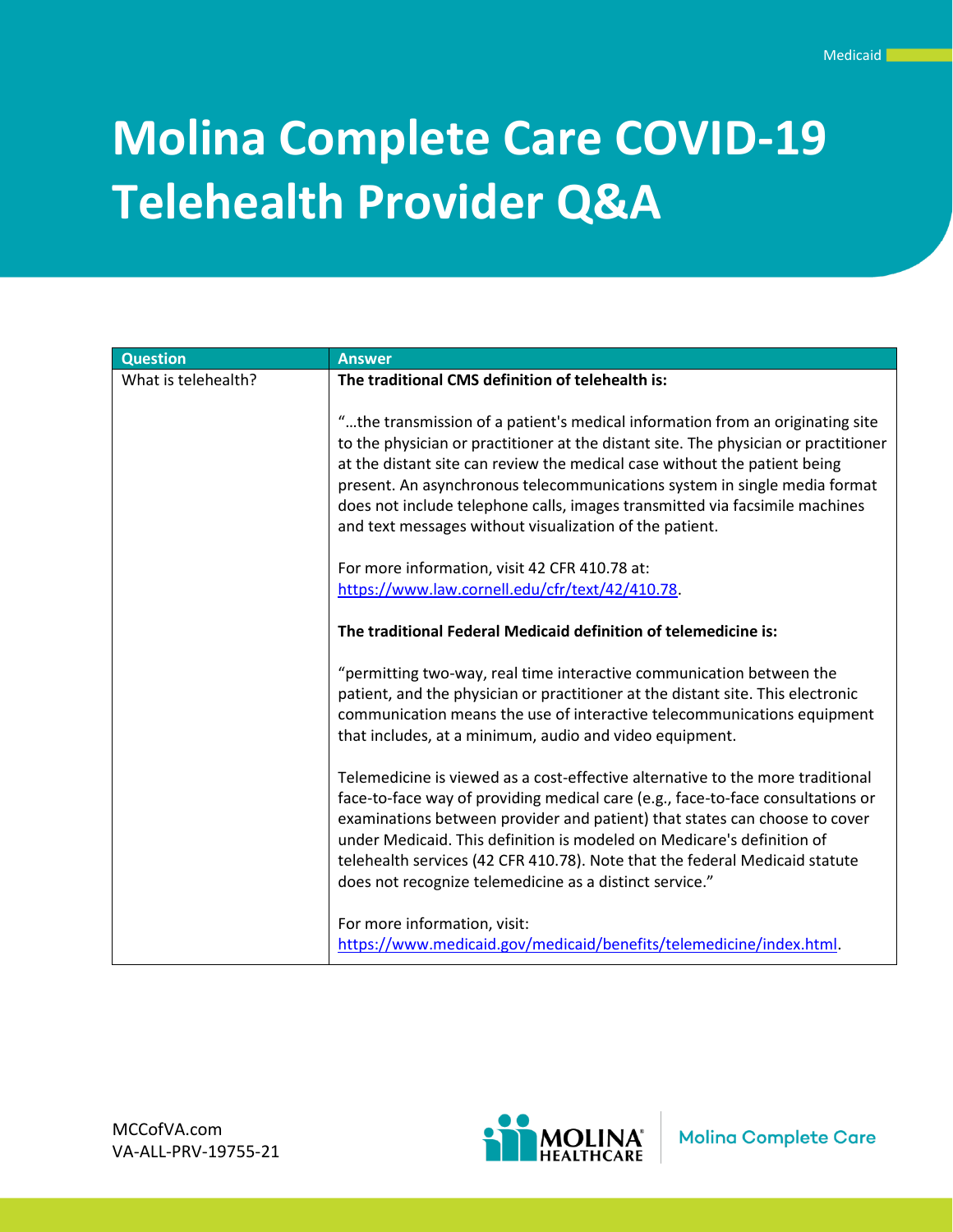| What has changed for<br>telehealth?                                                                                                                  | In order to maximize access to medically necessary services during the current<br>public health emergency, DMAS is expanding coverage of telehealth as a<br>method of service delivery.                                                                                                                                                                                                                                                                                                                                                                |
|------------------------------------------------------------------------------------------------------------------------------------------------------|--------------------------------------------------------------------------------------------------------------------------------------------------------------------------------------------------------------------------------------------------------------------------------------------------------------------------------------------------------------------------------------------------------------------------------------------------------------------------------------------------------------------------------------------------------|
|                                                                                                                                                      | During the COVID-19 national emergency and effective immediately, the Office<br>of Civil Rights at the Department of Health and Human Services, "will not<br>impose penalties for noncompliance with the regulatory requirements under<br>the HIPAA Rules against covered health care providers in connection with the<br>good faith provision of telehealth during the COVID-19 nationwide public<br>health emergency." This applies to telehealth provided for any reason and<br>does not have to be related to diagnosis and treatment of COVID-19. |
|                                                                                                                                                      | For more information, see the March 27 DMAS Memo Provider Flexibilities<br>Related to COVID-19.                                                                                                                                                                                                                                                                                                                                                                                                                                                        |
|                                                                                                                                                      | Additional guidance published by the Substance Abuse and Mental Health<br>Services Administration (SAMHSA), entitled, "COVID-19 Public Health<br>Emergency Response and 42 CFR Part 2 Guidance" should be consulted<br>regarding substance use treatment related guidance, "to ensure that<br>substance use disorder treatment services are uninterrupted during this public<br>health emergency."                                                                                                                                                     |
|                                                                                                                                                      | https://www.samhsa.gov/sites/default/files/covid-19-42-cfr-part-2-guidance-<br>03192020.pdf                                                                                                                                                                                                                                                                                                                                                                                                                                                            |
| Where can I find updated<br>provider communications<br>regarding COVID-19?                                                                           | Visit our provider website at https://www.mccofva.com/providers/for-<br>providers/provider-tools/communications/ to find copies of provider<br>communications.                                                                                                                                                                                                                                                                                                                                                                                         |
|                                                                                                                                                      | We will also be posting COVID-19 related content to our coronavirus resource<br>page at: https://www.mccofva.com/coronavirus-alert/.                                                                                                                                                                                                                                                                                                                                                                                                                   |
| When do the special<br>telehealth exceptions and<br>measures outlined in this<br>document take effect and<br>how long will they remain in<br>effect? | They became effective March 27, 2020, and we plan to keep them in place<br>while the federal emergency is in effect or until state guidance changes. We<br>will share any updates via fax or email blast and our website.                                                                                                                                                                                                                                                                                                                              |
| Due to COVID-19, many of<br>my patients are<br>sick/quarantined/at high<br>risk or simply don't want to<br>come in for a session                     |                                                                                                                                                                                                                                                                                                                                                                                                                                                                                                                                                        |

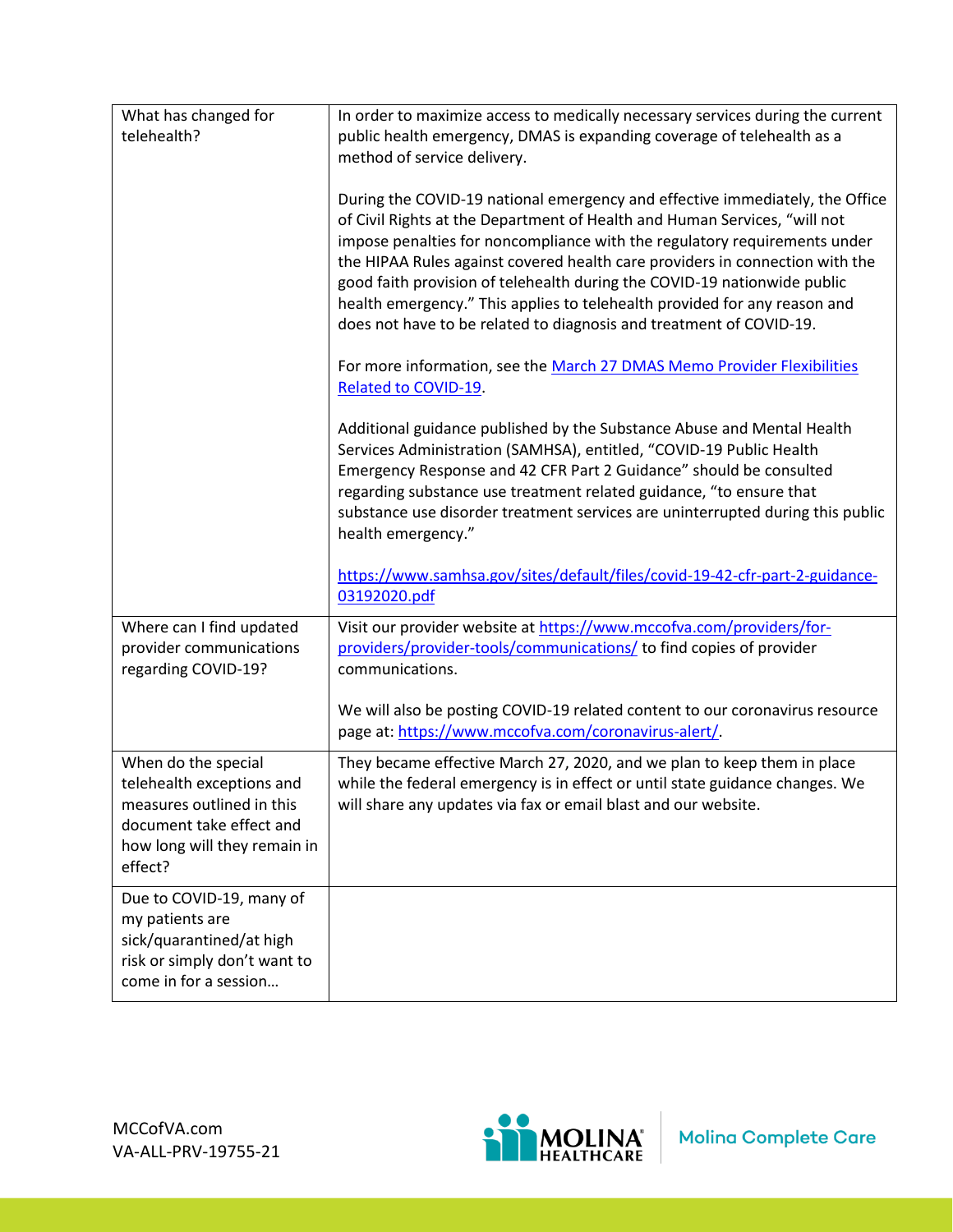| Can I conduct outpatient<br>sessions with MCC members<br>virtually/via computer<br>using a HIPAA-compliant<br>platform?<br>How should I bill this? | Yes, we encourage you to use telehealth and strongly suggest that you use a<br>HIPAA-compliant telehealth platform (real-time, interactive audio and video).<br>However, considering the COVID-19 crisis and member access issues, you may<br>have to utilize other methods such as FaceTime or Skype in order to ensure<br>the member gets the help they need (see question directly below for guidance<br>on NON-HIPAA-compliant methods).                                                                                                          |  |
|----------------------------------------------------------------------------------------------------------------------------------------------------|-------------------------------------------------------------------------------------------------------------------------------------------------------------------------------------------------------------------------------------------------------------------------------------------------------------------------------------------------------------------------------------------------------------------------------------------------------------------------------------------------------------------------------------------------------|--|
|                                                                                                                                                    | Telehealth delivery of targeted services<br>In order to maximize access to medically necessary services during the current<br>public health emergency, DMAS is expanding coverage of telehealth as a<br>method of service delivery. This was communicated via an initial policy memo;<br>the agency is working as quickly as possible to leverage additional needed<br>flexibilities in this area; for example, in the area of remote patient monitoring.                                                                                             |  |
|                                                                                                                                                    | During the COVID-19 national emergency and effective immediately, the Office<br>of Civil Rights at the Department of Health and Human Services "will not<br>impose penalties for noncompliance with the regulatory requirements under<br>the HIPAA Rules against covered health care providers in connection with the<br>good faith provision of telehealth during the COVID-19 nationwide public<br>health emergency." This applies to telehealth provided for any reason and<br>does not have to be related to diagnosis and treatment of COVID-19. |  |
|                                                                                                                                                    | Telehealth delivery of behavioral health services<br>DMAS will allow for telehealth (including telephonic) delivery of all behavioral<br>health services with several exceptions. Services that will be allowable via<br>telehealth include:                                                                                                                                                                                                                                                                                                          |  |
|                                                                                                                                                    | Care coordination, case management, and peer services<br>Service needs assessments (including the Comprehensive Needs<br>$\bullet$<br>Assessment and the IACCT assessment in mental health and the<br>Multidimensional Assessment in ARTS) and all treatment planning<br>activities<br>Outpatient psychiatric services                                                                                                                                                                                                                                |  |
|                                                                                                                                                    | Community mental health and rehabilitation services<br>$\bullet$<br><b>Addiction Recovery and Treatment Services</b>                                                                                                                                                                                                                                                                                                                                                                                                                                  |  |
|                                                                                                                                                    | Providers shall submit claims for telehealth services using the appropriate CPT<br>or HCPCS code for the professional service delivered. In some cases, there are<br>existing codes available for certain specifically telehealth-focused services.                                                                                                                                                                                                                                                                                                   |  |
|                                                                                                                                                    | During the initial phase of the emergency, DMAS will permit providers who<br>have not previously billed for telehealth delivery to bill for covered services<br>delivered via telehealth (including audio-only and audio-visual) using their<br>usual place of service code as the delivery location, but must document in the<br>member's record the alternative location used and that the service was<br>delivered via telehealth.                                                                                                                 |  |

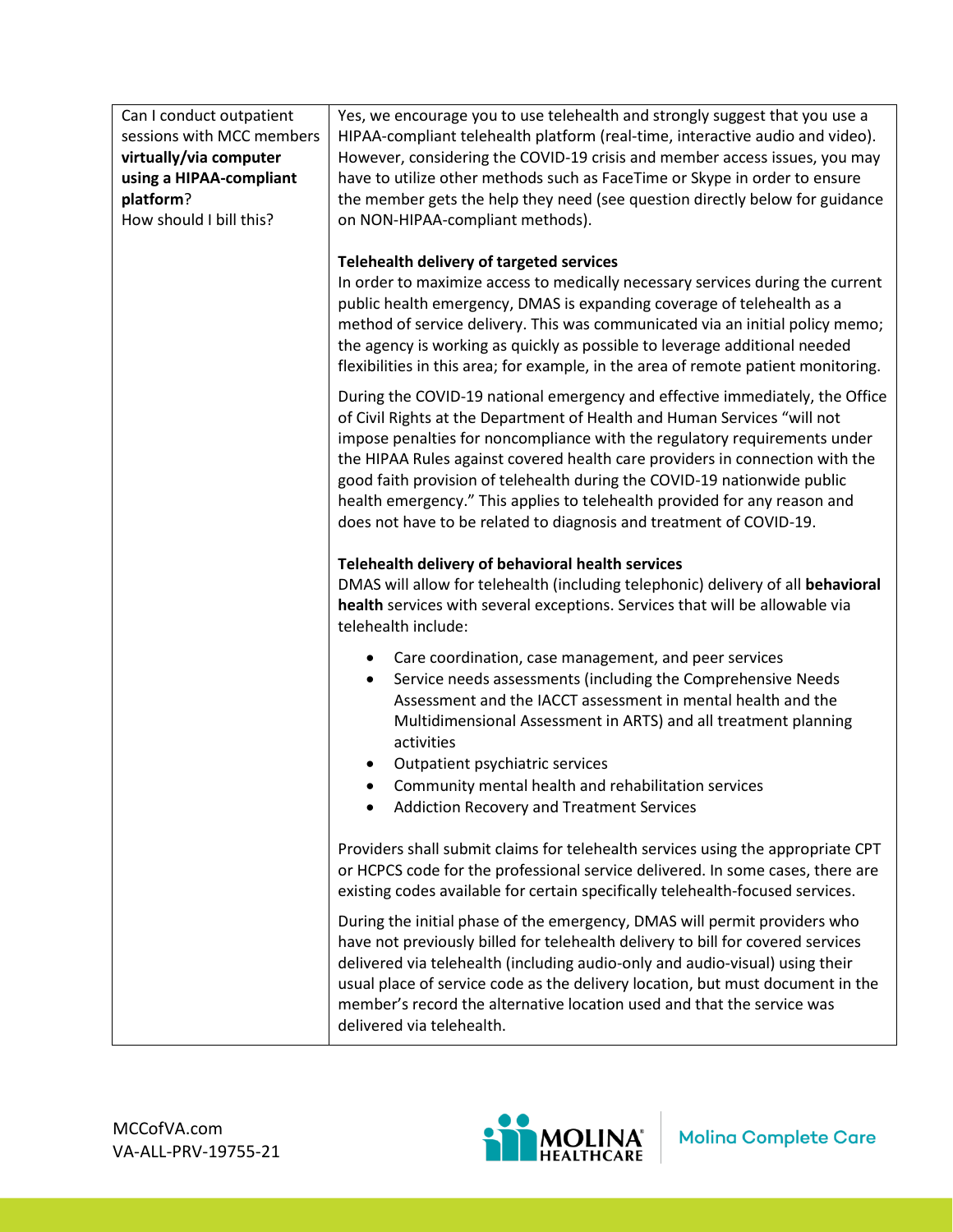|                                                                                                                                                                     | Providers are asked to update their systems and procedures as soon as<br>possible to enable the use of modifiers (GT or GQ) or telehealth POS (02) when<br>billing for services delivered via telehealth.                                                                                                                                                                                                                                                                                                                                                                                                      |
|---------------------------------------------------------------------------------------------------------------------------------------------------------------------|----------------------------------------------------------------------------------------------------------------------------------------------------------------------------------------------------------------------------------------------------------------------------------------------------------------------------------------------------------------------------------------------------------------------------------------------------------------------------------------------------------------------------------------------------------------------------------------------------------------|
|                                                                                                                                                                     | DMAS will require the use of these codes after the initial phase of the<br>emergency is over.                                                                                                                                                                                                                                                                                                                                                                                                                                                                                                                  |
|                                                                                                                                                                     | Providers using telehealth POS (02) or modifiers for telehealth services<br>covered under the prior policy shall continue to use the modifier GT (via<br>interactive audio and video telecommunications system) or GQ (via<br>synchronous telecommunications system), or POS code (02) when billing for<br>services delivered via telehealth.                                                                                                                                                                                                                                                                  |
|                                                                                                                                                                     | <b>Medicare coverage:</b><br>CMS will pay clinicians to provide telehealth services for Medicare<br>beneficiaries across the country.<br>Telehealth services for common office visits, mental health counseling, and<br>preventive health screenings will be covered.<br>Telehealth services can be conducted from the beneficiaries' home.<br>$\bullet$<br>Telehealth methods include phone, video chat, and online patient portals.<br>$\bullet$<br>Doctors, nurse practitioners, clinical psychologists and licensed clinical<br>social workers will be able to offer telehealth to Medicare beneficiaries. |
| Can I conduct outpatient<br>sessions with MCC members<br>via telephone or a non-<br>HIPAA-compliant method<br>(e.g., Skype or FaceTime)?<br>How should I bill this? | We strongly suggest that you use a HIPAA-compliant telehealth platform,<br>which includes both audio and video. (See below for further instruction on<br>telehealth platforms.) However, if this is impossible due to the COVID-19 crisis<br>or member need, you may use telephone or a non-public method such as<br>Skype or FaceTime for sessions. Note: Public-facing sites such as Facebook<br>Live, TikTok, Twitch, YouTube, etc., should NEVER be used for telehealth.<br>Bill using the GQ modifier and place of service 02.                                                                            |
| Can I conduct outpatient<br>sessions with MCC members<br>via text?                                                                                                  | No, sessions via text message are not permissible.                                                                                                                                                                                                                                                                                                                                                                                                                                                                                                                                                             |
| Will you support outpatient<br>sessions via telephone<br>under all plans/products?                                                                                  | Yes, during this crisis, we are waiving our normal protocols to allow providers<br>to provide and bill sessions by telephone.                                                                                                                                                                                                                                                                                                                                                                                                                                                                                  |
| Do I need an addendum in<br>place to bill telephone<br>sessions?                                                                                                    | No, a contract addendum is not necessary to bill during this COVID-19 crisis.                                                                                                                                                                                                                                                                                                                                                                                                                                                                                                                                  |
| Are there specific<br>telephonic codes I should<br>use?                                                                                                             | Bill the appropriate covered CPT code (listed on your reimbursement schedule)<br>using the GQ modifier and place of service 02.                                                                                                                                                                                                                                                                                                                                                                                                                                                                                |

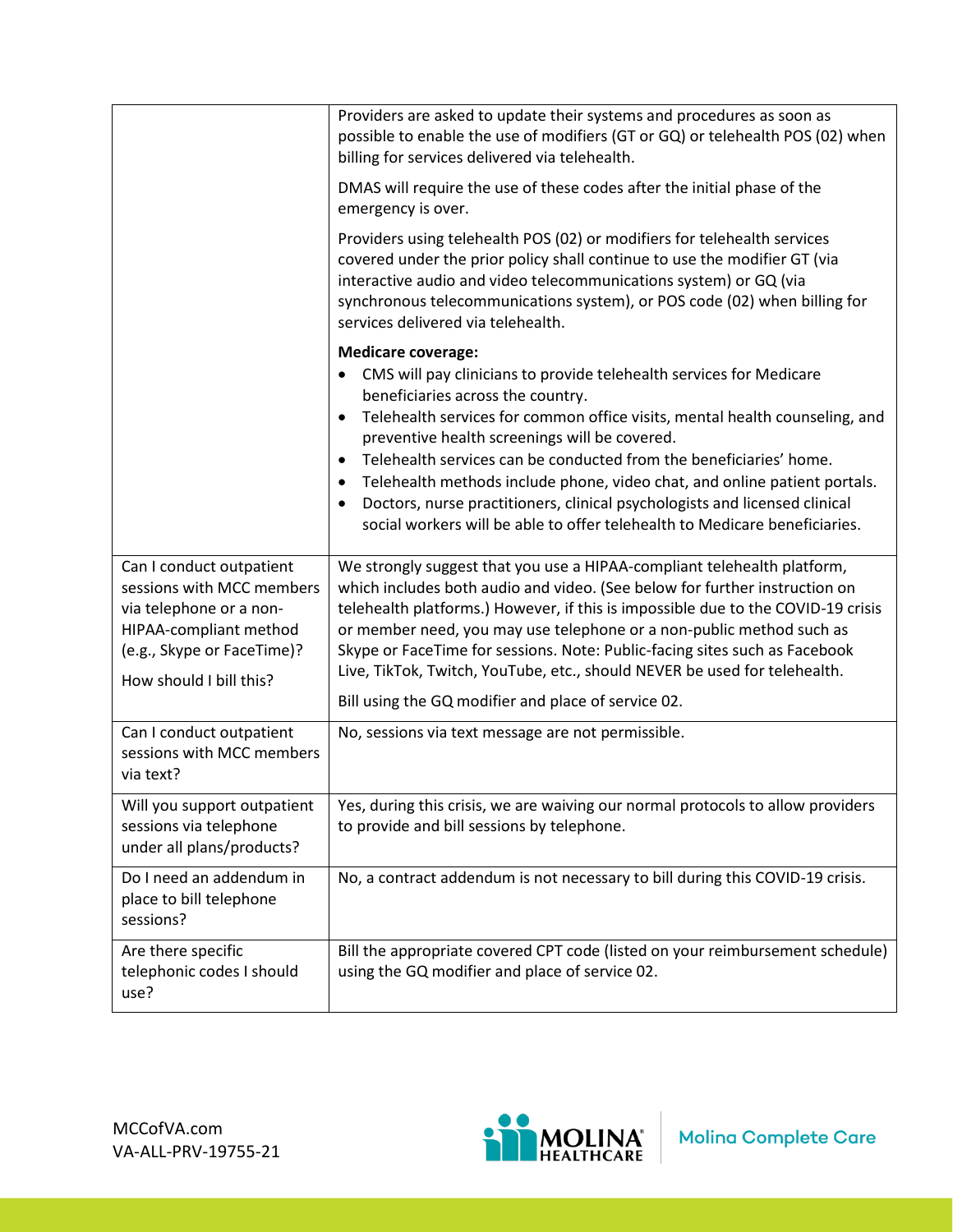| I'm sick and/or quarantined<br>and can't see patients at all.<br>What should I do to ensure<br>my patients get the care<br>they need?          | If you are unavailable and don't have coverage for your MCC patients who<br>need care, you should coordinate care with MCC by calling provider services.<br>ARTS members should be referred to the ARTS Care Coordinators to facilitate<br>identification of alternate provider(s).                        |
|------------------------------------------------------------------------------------------------------------------------------------------------|------------------------------------------------------------------------------------------------------------------------------------------------------------------------------------------------------------------------------------------------------------------------------------------------------------|
| Can I provide applied<br>behavior analysis (ABA)<br>services via telehealth?                                                                   | See ABA Q&A in separate section below.                                                                                                                                                                                                                                                                     |
| Can I conduct medication<br>management/prescribing<br>via telehealth or telephone?                                                             | If you are an MD contracted to provide these services, yes you may.<br>If you provide the service using a HIPAA-compliant telehealth platform, bill<br>using the GT or 95 modifier and place of service 02.                                                                                                |
|                                                                                                                                                | If you use a NON-HIPAA-compliant platform due to the crisis situation or<br>member access issues, bill using the GQ modifier and place of service 02. Note:<br>Public-facing sites such as Facebook Live, TikTok, Twitch, YouTube, etc., should<br>NEVER be used for telehealth.                           |
| How do I become a<br>telehealth provider?                                                                                                      | During this crisis, you can begin to deliver telehealth services immediately. We<br>encourage you to use a HIPAA-compliant telehealth platform. Bill with the GT<br>or 95 modifier and place of service 02. Visit www.MCCofVA.com for more<br>information.                                                 |
| Do you require that I use a<br>specific telehealth<br>platform?                                                                                | While federal and state guidance has relaxed rules around telehealth methods,<br>Molina Complete Care encourages providers to use HIPAA-compliant 2-way<br>audio/video platforms. Telephone-only telehealth should be used only if<br>audio/video communication is not available.                          |
| Can I use Skype or FaceTime<br>for telehealth sessions?                                                                                        | We highly suggest using a telehealth platform that is HIPAA-compliant.<br>However, during this crisis we want members to receive the help they need, so<br>you may use these methods - only on a temporary basis - to ensure patient<br>needs are met. Bill using the GQ modifier and place of service 02. |
|                                                                                                                                                | Note: Public-facing sites such as Facebook Live, TikTok, Twitch, YouTube, etc.,<br>should NEVER be used for telehealth.                                                                                                                                                                                    |
| Are there any changes to<br>the telehealth codes or<br>extension of codes?                                                                     | No (with the exception of temporarily permitting telehealth for special<br>services, see the facility and ABA sections below). For telehealth billing<br>information visit www.MCCofVA.com.                                                                                                                |
| During this crisis, do I still<br>need to obtain<br>preauthorization for<br>services (inpatient or<br>outpatient) that normally<br>require it? | We are following the DMAS guidelines listed in the MCO Services Delivery<br>Flexibilities related to COVID-19 memo:<br>https://www.dmas.virginia.gov/files/links/5258/COVID%2019%20ARTS%20an<br>d%20BH%20Memo%203.27.20 FINAL.pdf                                                                          |

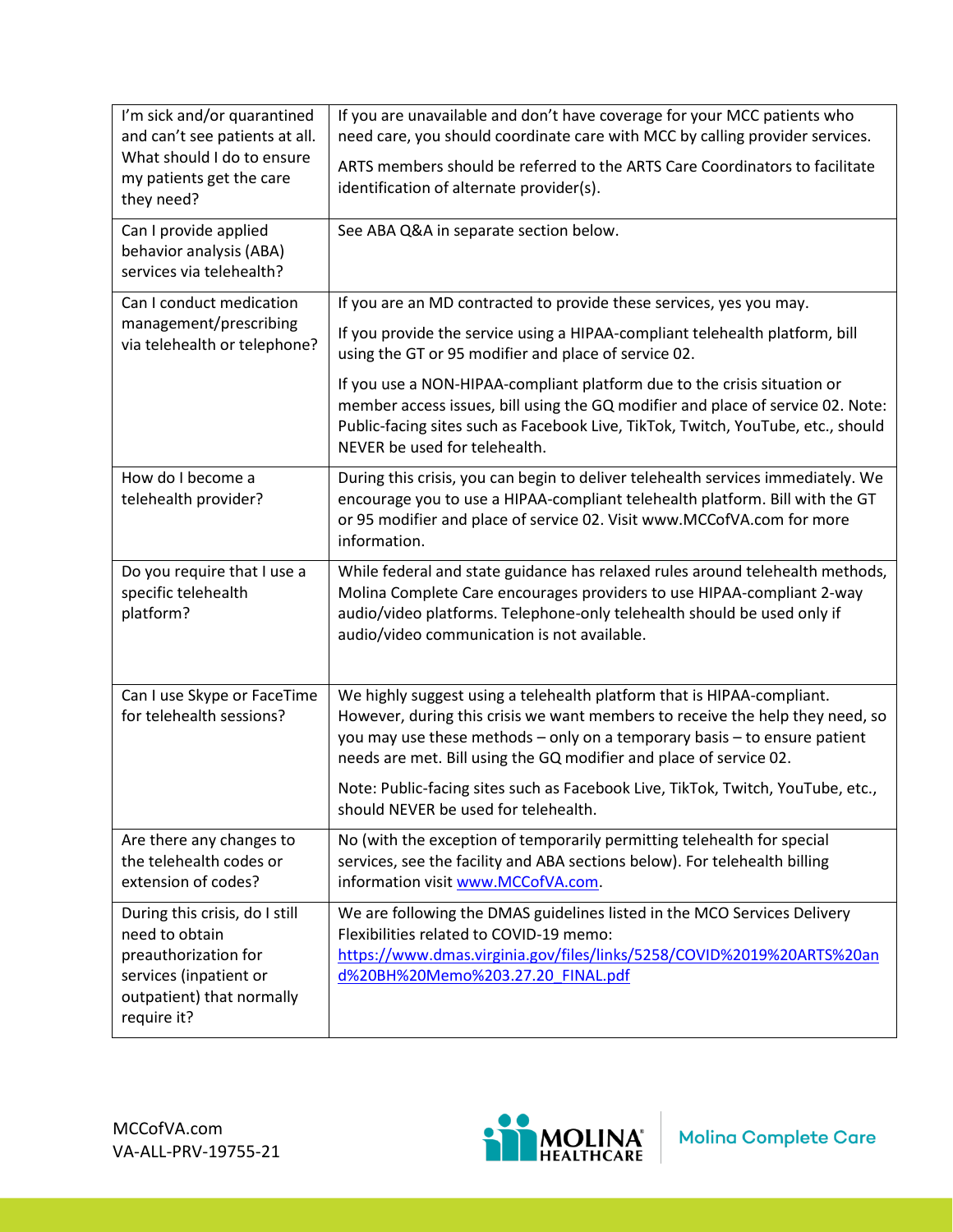| Do all existing<br>documentation, licensing<br>and requirements to<br>provide services remain in<br>effect?     | Yes.                                                                                                                                                                                                                                                                                                                                                                                                                                                                                                                                                  |
|-----------------------------------------------------------------------------------------------------------------|-------------------------------------------------------------------------------------------------------------------------------------------------------------------------------------------------------------------------------------------------------------------------------------------------------------------------------------------------------------------------------------------------------------------------------------------------------------------------------------------------------------------------------------------------------|
| During this crisis, are you<br>relaxing your site visit<br>requirements or timelines<br>for recredentialing?    | We are following State and National Accreditation standards as it relates to<br>extensions on recredentialing. If you are due for recredentialing soon, please<br>contact your provider contact for further details.                                                                                                                                                                                                                                                                                                                                  |
| During this crisis, will you<br>broaden the provider types<br>who can submit certain<br>services?               | No, providers must continue to practice within their scope of services.                                                                                                                                                                                                                                                                                                                                                                                                                                                                               |
| Whom can I contact for<br>more information or specific<br>questions about my<br>concerns or patients'<br>needs? | Please visit the provider section of our website at<br>https://www.mccofva.com/magellan-complete-care-of-virginia/providers/ or<br>call provider services at 1-800-424-4524.                                                                                                                                                                                                                                                                                                                                                                          |
| How do you intend to<br>update providers on your<br>approach to COVID-19?                                       | We will post information on our website at<br>https://www.mccofva.com/coronavirus-alert/.<br>We also may send periodic updates via email or fax. Please ensure your<br>contact information is up to date. For Large practices, please submit staff<br>rosters to MCCVAProviderRoster@MagellanHealth.com. For smaller provider<br>groups, please submit a provider information form to<br>MCCVAProvider@MagellanHealth.com. The roster template and provider<br>information form can be found on the Forms section of MCC.com under<br>Provider Tools. |

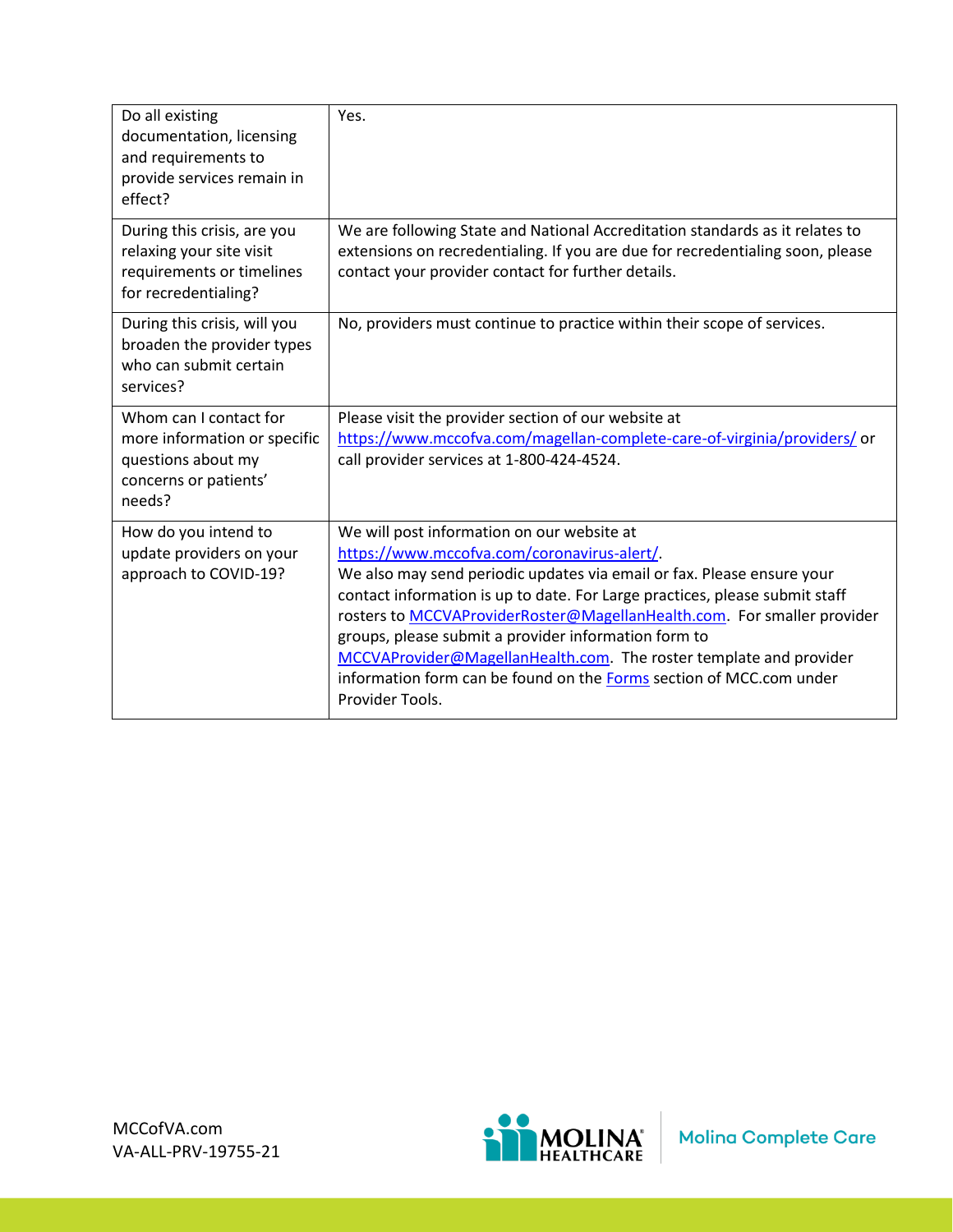## Facility-specific Q&As

| <b>Question</b>                                                                                                | <b>Answer</b>                                                                                                                                                                                                                                                                                                                                                                                                      |
|----------------------------------------------------------------------------------------------------------------|--------------------------------------------------------------------------------------------------------------------------------------------------------------------------------------------------------------------------------------------------------------------------------------------------------------------------------------------------------------------------------------------------------------------|
| Can I provide attending physician<br>services to members in inpatient<br>settings via telehealth or telephone? | Yes, during this crisis we will allow provision and billing of attending<br>physician services via telehealth, if you are delivering the same<br>service via a telehealth platform - i.e., the same frequency and<br>intensity of service, using the same attending codes. If you provide<br>the service using a HIPAA-compliant telehealth platform, bill using the<br>GT or 95 modifier and place of service 02. |
|                                                                                                                | If you use a NON-HIPAA-compliant platform due to the crisis situation<br>or member access issues, bill using the GQ modifier and place of<br>service 02. Note: Public-facing sites such as Facebook Live, TikTok,<br>Twitch, YouTube, etc., should NEVER be used for telehealth.                                                                                                                                   |
|                                                                                                                | DMAS is waiving the requirement that provider staff must be with the<br>patient at the originating site in order to bill DMAS for the originating<br>site facility fee. During the current emergency, DMAS will allow<br>the home as the originating site.                                                                                                                                                         |
| Can I provide IOP or PHP via<br>telehealth?                                                                    | Yes, during this crisis you may, if you are delivering the same service<br>via a telehealth platform - i.e., the same frequency and intensity of<br>service, using the same IOP and PHP codes. If you provide the service<br>using a HIPAA-compliant telehealth platform, bill using the GT or 95<br>modifier and place of service 02.                                                                             |
|                                                                                                                | If you use a NON-HIPAA-compliant platform due to the crisis situation<br>or member access issues, bill using the GQ modifier and on the CMS-<br>1500 also use place of service 02.                                                                                                                                                                                                                                 |
|                                                                                                                | Note: Public-facing sites such as Facebook, TikTok, Twitch, YouTube,<br>etc., should NEVER be used for telehealth.                                                                                                                                                                                                                                                                                                 |
|                                                                                                                | HOWEVER, if you aren't delivering IOP or PHP, and you are not<br>contracted as an outpatient provider but the member requires<br>outpatient care, contact provider services at 1-800-424-4524 so we<br>can refer them to an outpatient provider.                                                                                                                                                                   |
|                                                                                                                | If you are contracted for outpatient care, you may bill the outpatient<br>service using the GT or 95 modifier and place of service 02 (HIPAA-<br>compliant platform). If you use a NON-HIPAA-compliant platform due<br>to the crisis situation or member access issues, bill using the GQ<br>modifier and place of service 02.                                                                                     |
|                                                                                                                | Note: Public-facing sites such as Facebook Live, TikTok, Twitch,<br>YouTube, etc., should NEVER be used for telehealth.                                                                                                                                                                                                                                                                                            |
| Can I bill for services performed by<br>telephone, related to IOP or PHP?                                      | No, IOP and PHP services are not permitted via telephone. However,<br>member check-in and counseling by telephone is permitted, but<br>should be billed with the outpatient visit code, along with using the<br>GQ modifier and place of service 02.                                                                                                                                                               |



Molina Complete Care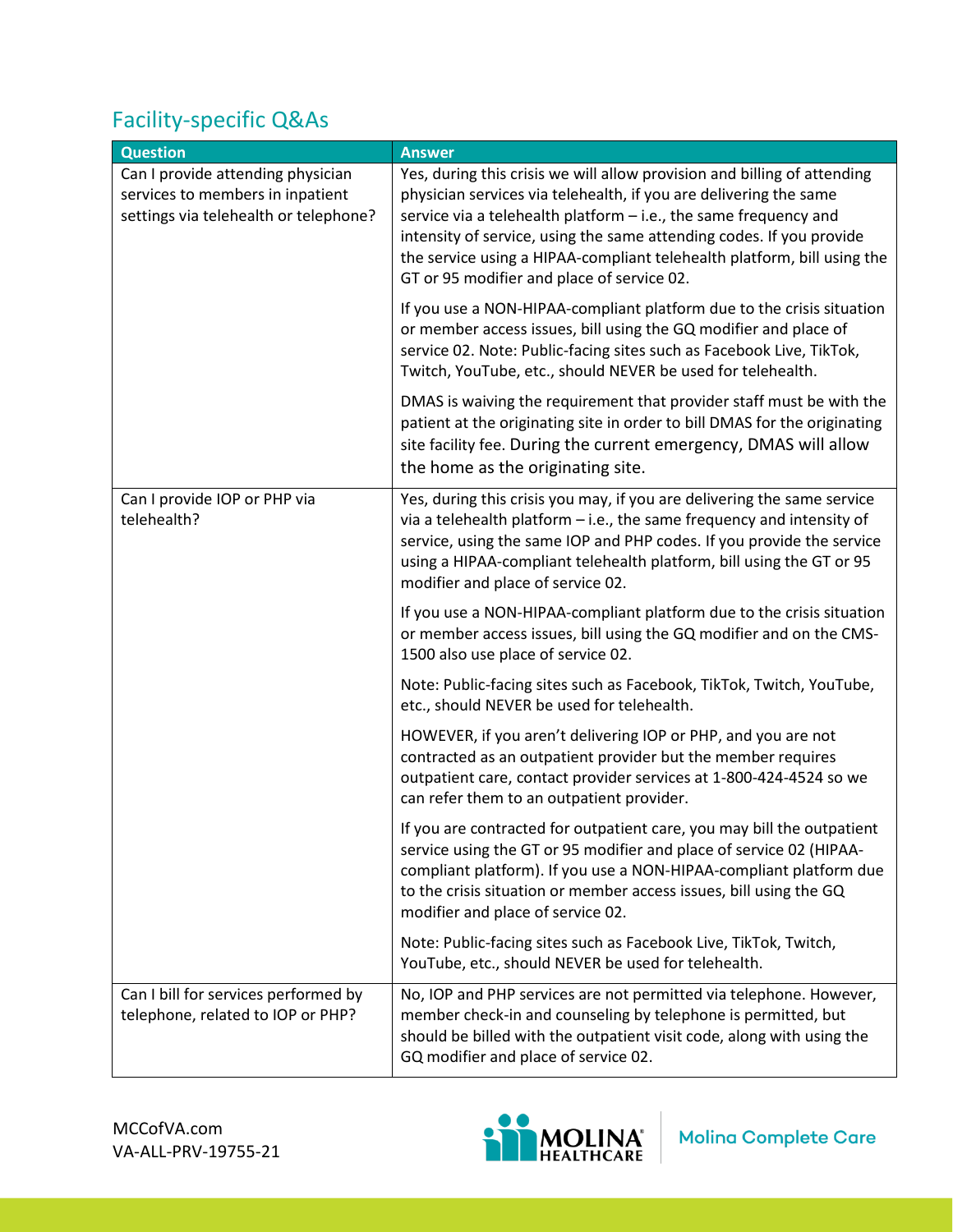| Applied behavior analysis (ABA)-specific Q&As |  |  |  |  |
|-----------------------------------------------|--|--|--|--|
|-----------------------------------------------|--|--|--|--|

| <b>Question</b>                                                                                           | <b>Answer</b>                                                                                                                                                                                                                                               |
|-----------------------------------------------------------------------------------------------------------|-------------------------------------------------------------------------------------------------------------------------------------------------------------------------------------------------------------------------------------------------------------|
| Is MCC allowing the delivery of ABA<br>therapy using telehealth methods?                                  | We are following the DMAS guidelines listed in the MCO Services<br>Delivery Flexibilities related to COVID-19 memo:                                                                                                                                         |
|                                                                                                           | https://www.dmas.virginia.gov/files/links/5258/CO                                                                                                                                                                                                           |
|                                                                                                           | VID%2019%20ARTS%20and%20BH%20Memo%203.<br>27.20 FINAL.pdf                                                                                                                                                                                                   |
|                                                                                                           |                                                                                                                                                                                                                                                             |
| Is MCC allowing delivery of ABA<br>supervision, caregiver training and<br>support, and FBA via telephone? | We strongly suggest that you use a telehealth platform - which<br>includes both audio and video. (See Q&As above for further<br>instruction on telehealth platforms.) However, if this is impossible<br>due to the COVID-19 crisis, you may use telephone.  |
|                                                                                                           | If you use a NON-HIPAA-compliant platform due to the crisis situation<br>or member access issues, bill using the GQ modifier and place of<br>service 02.                                                                                                    |
|                                                                                                           | Note: Public-facing sites such as Facebook Live, TikTok, Twitch,<br>YouTube, etc., should NEVER be used for telehealth.                                                                                                                                     |
| Are ABA providers allowed to use the<br>hours approved in a current<br>authorization for telehealth?      | You must submit a request to add telehealth services to the MCC ABA<br>care manager, to provide the POS and modifiers available on your<br>authorization. Please resubmit your most current approved<br>treatment plan with a request regarding telehealth. |
|                                                                                                           | During this crisis, you may conduct the FBA, provide supervision and<br>caregiver training services via telehealth even if you are not currently<br>in MCC's network for telehealth services.                                                               |
| Do I need to submit a request or<br>forms for the services utilizing<br>telehealth for each client?       | Yes. Submit forms as you normally do.                                                                                                                                                                                                                       |
| How can we increase our requested<br>hours for parent training due to this                                | Submit your request for additional caregiver training hours and the<br>ABA department will review. At this time, we are looking to providers                                                                                                                |
| crisis and use them as telehealth<br>visits?                                                              | to provide additional hours of caregiver training as parents/members<br>are home and quarantined.                                                                                                                                                           |
| Are the GT or 95 modifiers required<br>for billing telehealth?                                            | Yes, bill using the GT modifier with 02 as the place of service.                                                                                                                                                                                            |